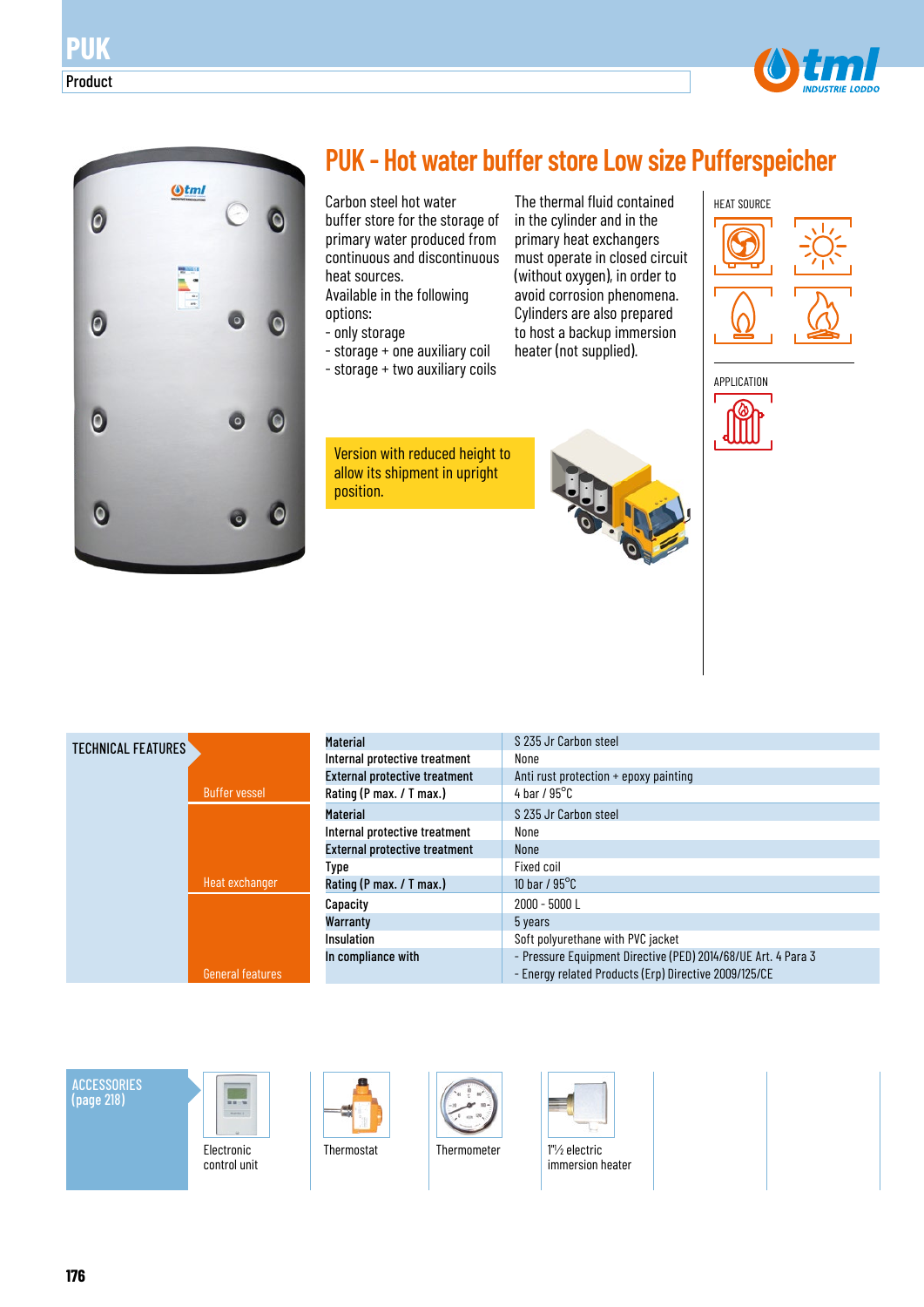



## **PUK - Hot water buffer vessel Insulation with soft polyurethane and PVC jacket**

| <b>CODE</b>        | <b>INSULATION</b><br>THICK. (mm) | ErP<br>CLASS             | <b>HEAT LOSS S</b> '<br>(W) | <b>REAL</b><br><b>CAPACITY (L)</b> |
|--------------------|----------------------------------|--------------------------|-----------------------------|------------------------------------|
| <b>PUK 02000 F</b> | 130                              | C                        | 190,6                       | 2147.9                             |
| <b>PUK 02500 F</b> | 100                              | $\overline{\phantom{0}}$ | $\overline{\phantom{0}}$    | 2546.2                             |
| <b>PUK 03000 F</b> | 100                              | $\overline{\phantom{0}}$ |                             | 3033,0                             |
| <b>PUK 04000 F</b> | 100                              | $\overline{\phantom{0}}$ | $\overline{\phantom{0}}$    | 3967.4                             |
| <b>PUK 05000 F</b> | 100 <sub>1</sub>                 | $\overline{\phantom{0}}$ |                             | 4978,3                             |



#### **PUKS - Hot water buffer vessel with one coil Insulation with soft polyurethane and PVC jacket**

| <b>CODE</b>         | <b>INSULATION</b><br>THICK. (mm) | ErP<br>CLASS             | <b>HEAT LOSS S</b><br>(W) | <b>REAL</b><br>CAPACITY (L) | <b>HEAT EXCHANGER</b><br>$(m^2) / (L)^*$ |
|---------------------|----------------------------------|--------------------------|---------------------------|-----------------------------|------------------------------------------|
| <b>PUKS 02000 F</b> | 130                              | C                        | 190,6                     | 2147,9                      | 4,80 / 47.0                              |
| <b>PUKS 02500 F</b> | 100                              |                          |                           | 2546.2                      | 4,80 / 47.0                              |
| <b>PUKS 03000 F</b> | 100                              |                          |                           | 3033,0                      | 6.00 / 58.8                              |
| <b>PUKS 04000 F</b> | 100                              | $\overline{\phantom{0}}$ | ۰                         | 3967.4                      | 7.00 / 68.6                              |
| <b>PUKS 05000 F</b> | 100                              |                          |                           | 4978.3                      | 8.00 / 78.4                              |



### **PUKSS - Hot water buffer vessel with two coils Insulation with soft polyurethane and PVC jacket**

| <b>CODE</b>          | <b>INSULATION</b><br>THICK. (mm) | ErP<br>CLASS             | <b>HEAT LOSS S</b><br>(W) | <b>REAL</b><br>CAPACITY (L) | I OWER HEAT FXCHANGER.<br>$(m^2) / (L)^*$ | <b>UPPER HEAT EXCHANGER</b><br>$(m^2) / (L)^*$ |
|----------------------|----------------------------------|--------------------------|---------------------------|-----------------------------|-------------------------------------------|------------------------------------------------|
| <b>PUKSS 02000 F</b> | 130                              | C                        | 190,6                     | 2147.9                      | 4,80/47,0                                 | 3,80/37,2                                      |
| <b>PUKSS 02500 F</b> | 100                              | $\overline{\phantom{0}}$ |                           | 2546.2                      | 4.80 / 47.0                               | 3,80 / 37,2                                    |
| <b>PUKSS 03000 F</b> | 100                              | $\overline{\phantom{0}}$ |                           | 3033,0                      | 6.00 / 58.8                               | 3,80/37,2                                      |
| <b>PUKSS 04000 F</b> | 100                              | $\overline{\phantom{0}}$ |                           | 3967.4                      | 7.00 / 68.6                               | 4.50 / 44.1                                    |
| <b>PUKSS 05000 F</b> | 100                              | $\overline{\phantom{0}}$ |                           | 4978.3                      | 8,00 / 78,4                               | 5,00/49,0                                      |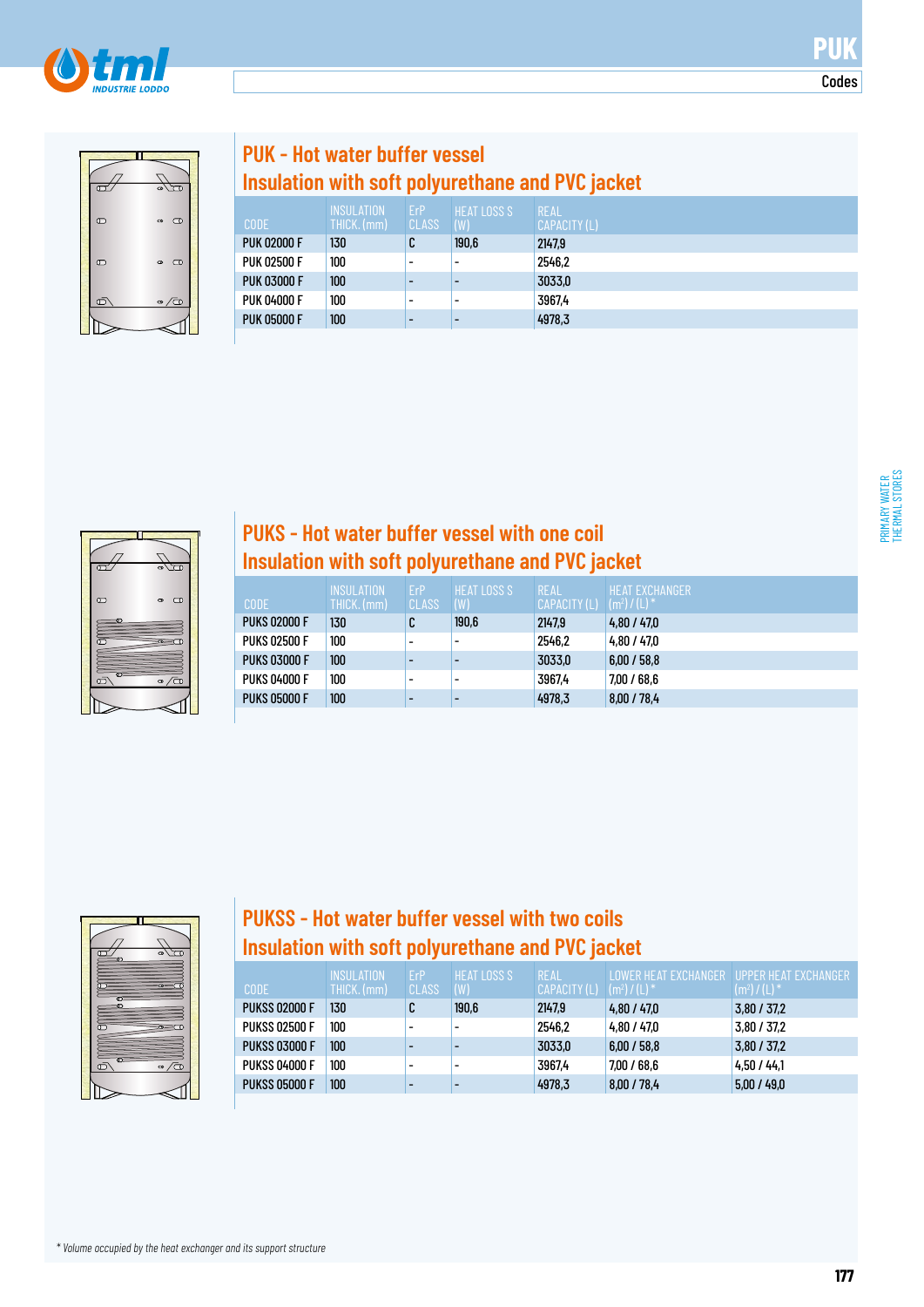







#### LEGEND

- **b .** Biomass boiler flow
- **c .** Biomass boiler return
- **d .** Boiler flow
- **e .** Thermometer Sensor
- **g .** Boiler return
- **n .** Heating system return
- **p .** Free connection
- **x .** Solar system flow
- **y .** Solar system return
- **v .** Heating system flow
- **w.** Opening for immersion heater
- **z .** Low temperature
	- heating system return



|                           | DIMENSIONS (mm) |      |             | <b>LOWER HEAT</b> | <b>UPPER HEAT</b>             | <b>WEIGHT</b>                |            |
|---------------------------|-----------------|------|-------------|-------------------|-------------------------------|------------------------------|------------|
| <b>MODEL</b>              |                 |      | <b>ØEXT</b> | $R^*$             | $EXCHANGER$ (m <sup>2</sup> ) | EXCHANGER (m <sup>2</sup> ), | PUKSS (kg) |
| <b>PUK__ 02000 F</b>      | 1200            | 2225 | 1460        | 2285              | 4,80                          | 3,80                         | 342        |
| PUK__ 02500 F             | 1300            | 2260 | 1500        | 2385              | 4,80                          | 3,80                         | 377        |
| PUK <sub>--</sub> 03000 F | 1400            | 2320 | 1600        | 2470              | 6,00                          | 3,80                         | 435        |
| <b>PUK__ 04000 F</b>      | 1600            | 2320 | 1800        | 2565              | 7,00                          | 4,50                         | 512        |
| <b>PUK__ 05000 F</b>      | 1800            | 2320 | 2000        | 2660              | 8,00                          | 5,00                         | 694        |

*\* The insulation is removable*

|                         | <b>HEIGHTS (mm)</b> |     |      |      | IECTIONS (GAS) |      |      |      |                 |               |                 |
|-------------------------|---------------------|-----|------|------|----------------|------|------|------|-----------------|---------------|-----------------|
| <b>MODEL</b>            |                     |     |      |      |                |      |      |      | d g x y         |               | $b$ c n p v w z |
| <b>PUK_02000 F</b>      | 385                 | 450 | 860  | 1080 | 1220           | 1360 | 1690 | 1750 | 1''             | $\frac{1}{2}$ | $\frac{1}{2}$   |
| PUK <sub>-02500</sub> F | 420                 | 485 | 895  | 1155 | 1295           | 1435 | 1725 | 1785 | ľ"              | $\frac{1}{2}$ | ን"              |
| PUK <sub>-03000</sub> F | 455                 | 520 | 930  | 1190 | 1330           | 1470 | 1760 | 1820 | 1 <sup>''</sup> | $\frac{1}{2}$ | 2"              |
| PUK <sub>-04000</sub> F | 460                 | 525 | 975  | 1195 | 1335           | 1475 | 1735 | 1795 | 1''             | $\frac{1}{2}$ | ን"              |
| <b>PUK__ 05000 F</b>    | 490                 | 555 | 1005 | 1225 | 1355           | 1475 | 1705 | 1765 | 1 <sup>''</sup> | $\frac{1}{2}$ | 2"              |
|                         |                     |     |      |      |                |      |      |      |                 |               |                 |